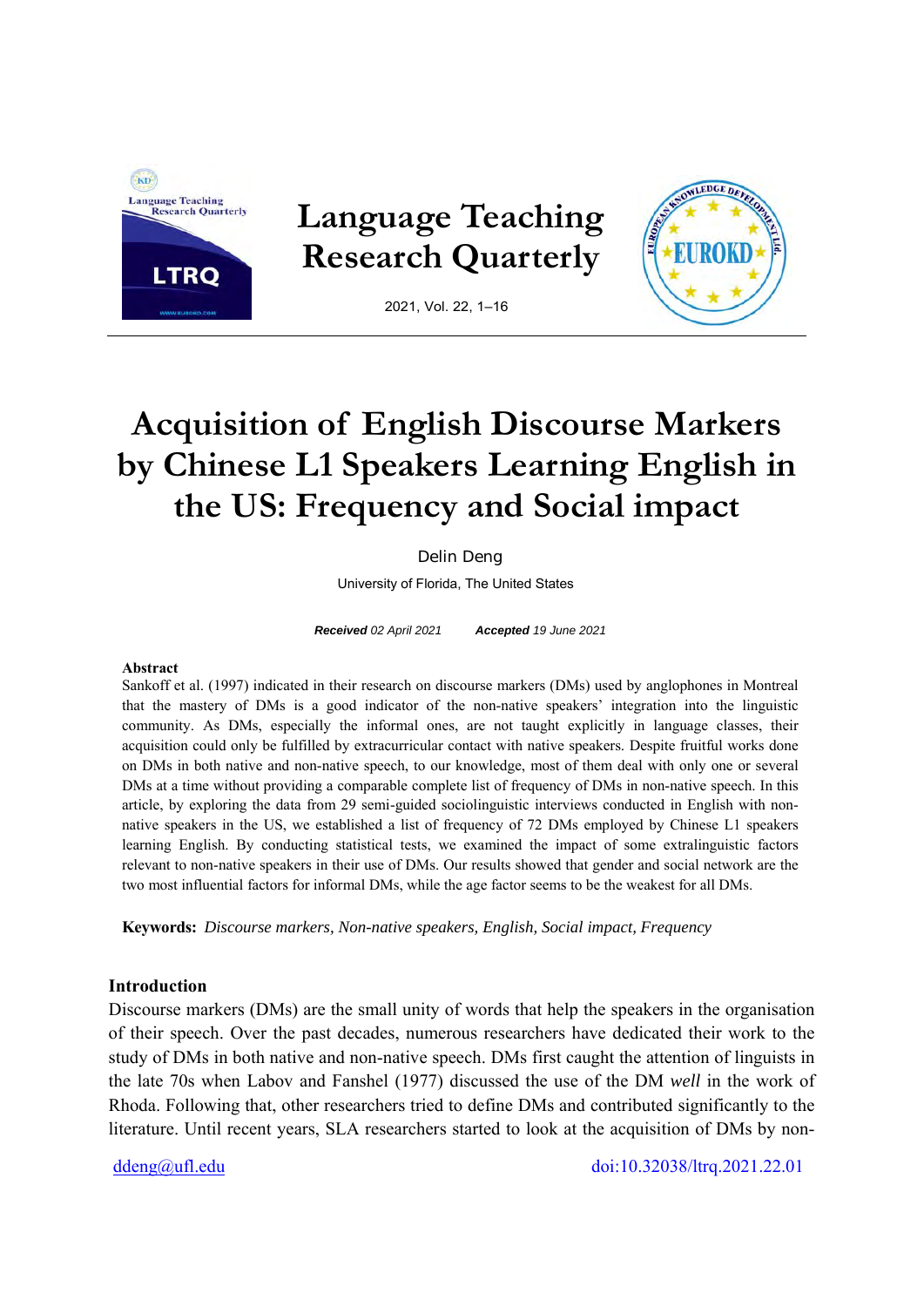#### $\blacksquare$  Delin Deng  $\blacksquare$   $\blacksquare$   $\blacksquare$   $\blacksquare$   $\blacksquare$   $\blacksquare$   $\blacksquare$   $\blacksquare$   $\blacksquare$   $\blacksquare$   $\blacksquare$   $\blacksquare$   $\blacksquare$   $\blacksquare$   $\blacksquare$   $\blacksquare$   $\blacksquare$   $\blacksquare$   $\blacksquare$   $\blacksquare$   $\blacksquare$   $\blacksquare$   $\blacksquare$   $\blacksquare$   $\blacksquare$   $\blacksquare$   $\blacksquare$   $\blacksquare$   $\blacksquare$

native speakers. Nevertheless, despite the fruitful work done so far, none of the work has offered a complete list of the frequency of DMs used by native or non-native speakers of English to the best of our knowledge. Therefore, by adopting a corpus-driven methodology, we investigated, on the one hand, the frequency of DMs used by Chinese speakers of English in the United States, on the other hand, the impact of some social factors that are relevant to non-native speakers.

Hence, the article will be laid out as follows: First, the literature of discourse markers and previous work done on English discourse markers in both native and non-native speech will be reviewed. Second, the methodology of the current work, including the corpus and dataset used in the current study, the personal information of participants, the social factors examined, and the statistical analysis, will be presented. Third, the results will be discussed. Lastly, the conclusion, as well as the implication of the current work, will be drawn.

### **Literature Review**

Hansen (1998) defined DMs, which she referred to as discourse particles, "as linguistic items which fulfill a non-propositional, meta discursive (primarily connective) function, and whose scope is inherently variable, such that it may comprise both sub-sentential and supra-sentential units". She argued that "semantically, markers are best seen as processing instructions intended to aid the hearer in integrating the unit hosting the marker into a coherent mental representation of the unfolding discourse". Schiffrin (1987) initially defined DMs as "sequentially dependent elements that bracket units of talk". Then in her later work (Maschler & Schiffrin, 2015), she proposed that DMs "could be considered as a set of linguistic expressions comprised of members of word classes as varied as conjunctions, interjections, adverbs, and lexicalised phrases". According to Blakemore (2001), "within coherence-based approaches to discourse, expressions like utterance-initial *so*, *well*, *still*, *after all* are classified as discourse markers, a term which is intended to reflect the role that these expressions play in marking, signaling, or indicating how one unit of discourse is connected to another".

Over the past decades, numerous works have been dedicated to DMs. Nevertheless, no unanimity has been reached regarding its definition, discursive functions, or name. Researchers refer to DMs using different terminologies. This diversity in terminology is mainly due to the divergent points of view taken by the researchers. A few terminologies far from being exhaustive to be cited here as examples: discursive markers (see, for example, Schiffrin, 1987; Jucker & Ziv, 1998; Fraser, 1999; Dostie, 2004 and Andersen, 2007), pragmatic markers (Erman, 2001), enunciative particles (Fernandez, 1994), discourse particles (Schourup, 1985 and Hansen, 1998), pragmatic particles (Beeching, 2002), discursive operators (Redeker, 1990, 1991) or discourse connectives (Blakemore, 1987). Fraser (1998) pointed out that the research on discourse markers is indeed "a growth market in linguistics".

The research on DMs initiated in the study of the English language. Following Labov and Fanshel (1977) pioneering work, Levinson (1983), in his book entitled *Pragmatics,* suggests that DMs deserve to be studied as one independent category. Nevertheless, he does not give any specific name to DMs, and he did not continue the studies on DMs. Two years later, Zwicky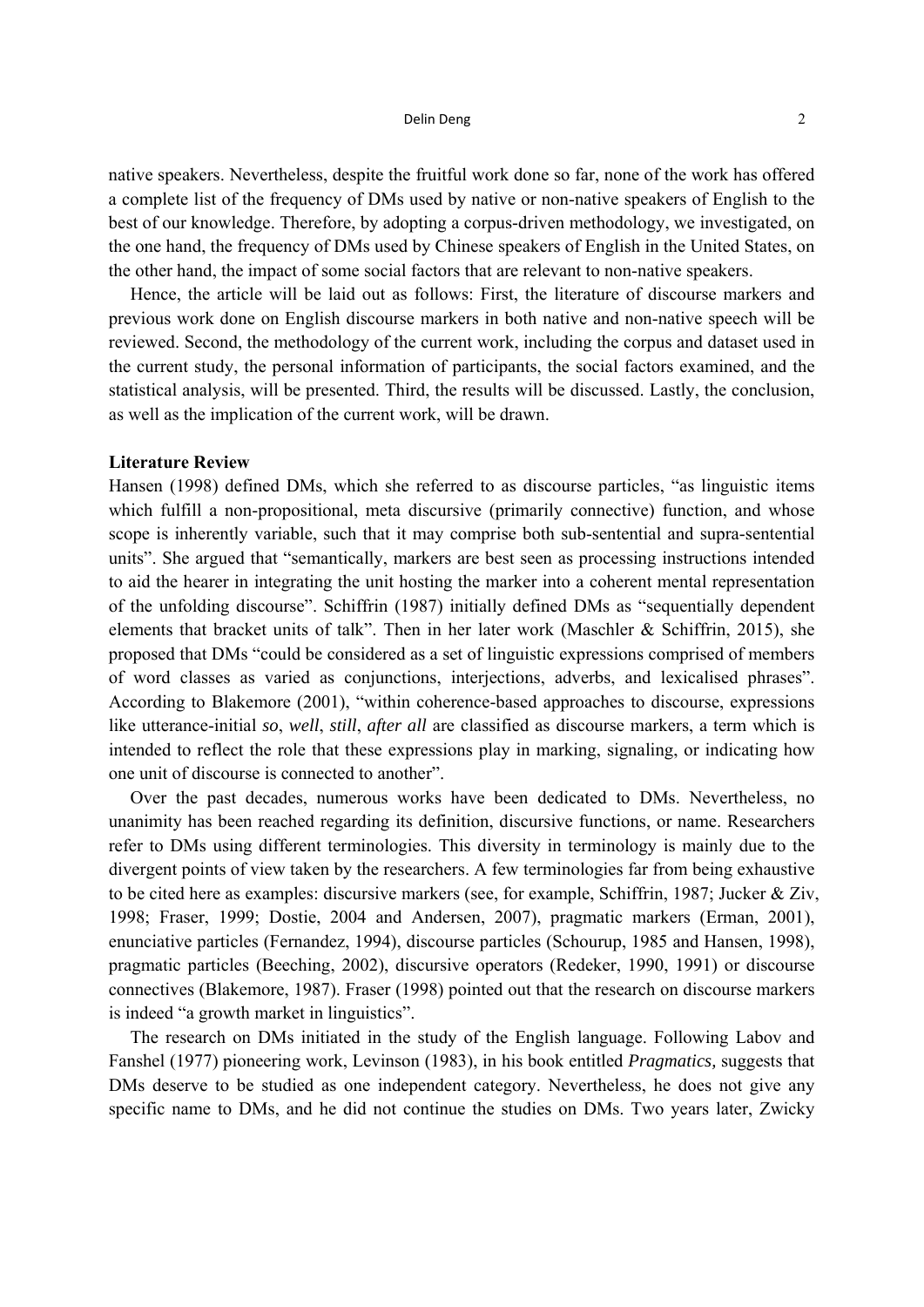(1985) expresses his interest in DMs. He calls them "independent words". In the following decade, a growing interest could be seen in the theoretical status of DMs. These researches (see, for example, Schiffrin, 1987; Fraser, 1988, 1996; Blakemore, 1996; Mann & Thompson, 1988; Hobbs, 1985; Knott & Dale, 1994) mainly focus on the definition, the signification, as well as the discursive functions of DMs.

In second language acquisition, the study of DMs has also attracted much attention in recent decades. For example, Trillo (2002) investigated the role of pragmatic fossilisation of *look*, *listen*, *you know*, *you see*, *I mean* and *well* by comparing both native and non-native data and adult and child data. Müller (2005) compared the use of DMs in native and non-native speech. Nevertheless, her study mainly focused on four DMs, *so*, *well*, *you know* and *like* used by German English speakers at the college level. Huang (2011) explored the use of *like*, *oh*, *well*, *you know*, *I mean*, *you see*, *I think*, and *now* by Chinese speakers of English and found that the use of these discourse markers correlates with the genre, context, type of activity and identity of the speakers. However, as indicated earlier, these works only studied a small subset of DMs at a time without being able to provide a complete list of the frequency of DMs used by non-native speakers. Therefore, in this article, we will provide a complete list of the frequency of DMs and explore the impact of social factors, such as age, gender, and social status of the speakers, on their use of DMs.

#### **Methodology**

## **Corpus and Data**

The dataset used for the current study was collected between 2018 and 2019 in New York. The corpus consists of 16 hours' recording of interviews conducted in English with 29 Chinese speakers of English. The interviews are all semi-directed conversations between the interviewer and the interviewee while following the protocols of traditional Labovian sociolinguistic interviews. Each conversation varies from 30 minutes to 1 hour 30 minutes. For this task, a list of questions was prepared before the interview. However, these interviews were not a simple question-and-answer exchange between the interviewer and the interviewee. These questions were merely a medium for the interviewee to tell his life experiences freely. All interviews were recorded and transcribed entirely on Praat (Boersma and Weenink, 2018). Since the speakers in our corpus are all non-native speakers, there might be grammatical errors in their oral production. For the transcript, we did not make any grammatical corrections. All interviews were transcribed as they were produced. All speakers in our study were anonymised and were referred only by their initials.

### **Participants**

All 29 speakers were born and raised in mainland China. Therefore, they all speak Chinese as L1 and English L2. These speakers were recruited via the snowball technique. Their participation in the interview is entirely voluntary. In terms of their profile, first, these speakers are all between 22 and 36 years old. Instead, they represent a young generation. We could not find older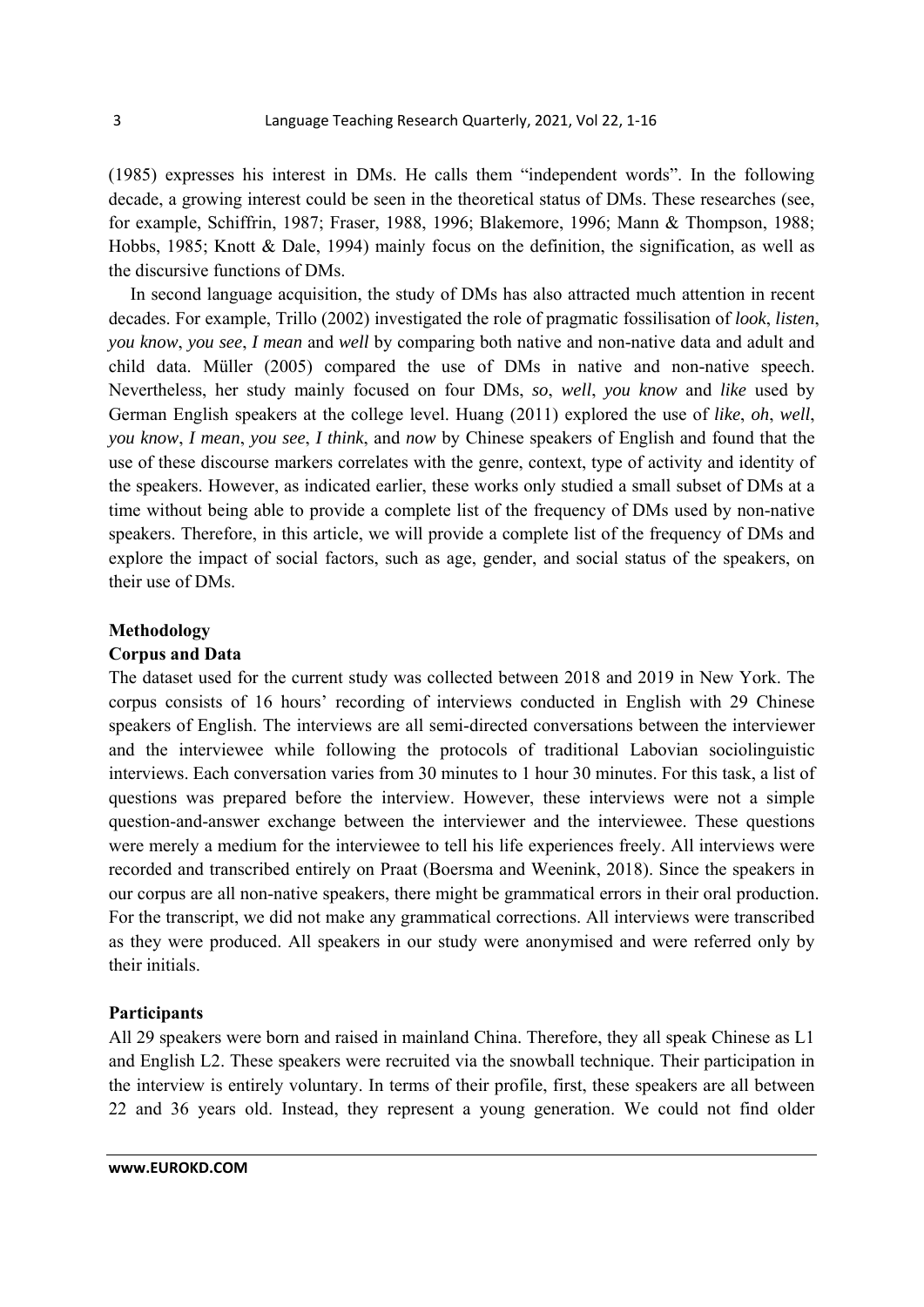#### $\blacksquare$  Delin Deng  $\blacksquare$   $\blacksquare$   $\blacksquare$   $\blacksquare$   $\blacksquare$   $\blacksquare$   $\blacksquare$   $\blacksquare$   $\blacksquare$   $\blacksquare$   $\blacksquare$   $\blacksquare$   $\blacksquare$   $\blacksquare$   $\blacksquare$   $\blacksquare$   $\blacksquare$   $\blacksquare$   $\blacksquare$   $\blacksquare$   $\blacksquare$   $\blacksquare$   $\blacksquare$   $\blacksquare$   $\blacksquare$   $\blacksquare$   $\blacksquare$   $\blacksquare$   $\blacksquare$

speakers as expected during our fieldwork who wanted to interview with us. This difficulty is often due to two main reasons: the language barrier and the time cost. It is mainly speakers between the age of 20 and 35 who are more interested in our study and have time to do these interviews. As a result, we will not divide our speakers into conventional age groups, but rather by decade according to their date of birth, namely: post-80s and post-90s.

Secondly, speakers also differ according to their length of stay in the host country. Some of them just arrived in the States for less than a year, while some have already spent more than ten years in the target country. This might impact their use of DMs in that it decides to some degree how much input of the native speech they can get. The longer they are exposed to the native environment, the more input they can get, hence, a better chance of acquiring the informal DMs, which are never taught explicitly in a classroom setting. At the same time, those who lived in New York for more than a decade are better integrated into the local community and the social environment in general. This would explain the difference in the length of the interviews. There is often a big difference in the length of their answer for the same set of questions asked. This could be indicated by the total time of the interview. Often, more advanced speakers prefer to provide longer answers to justify their history. In contrast, beginner speakers always try to answer our questions with a simple yes or no with very little development or justification.

However, it must be admitted that this is not necessarily due to the difference in the language competence of the speakers. Many other factors, such as personality, could also intervene. Also, this difference could be caused by the nervousness of the speakers during the interview. Especially for newcomers, it would be less comfortable for them to maintain the conversation in English for an hour than those who have been in the host country for more than ten years. As for their professional status, on the one hand, some of them have already started to work either in schools or in companies. In this case, they necessarily have more contact with native speakers from a more diverse background. They may have more chances to have access to a more informal register. On the other hand, we also have university students. For this type of speaker, since they mainly stay in the academic environment, they are more exposed to formal register. As we pointed out earlier, DMs are best found, in less careful speech, hence the informal register. We might expect to see the professionals use more DMs than the student group. The following table presents the detailed information of all 29 speakers in our corpus, including the gender, the length of the interview, total words produced by each speaker, their duration of stay in the host country, age group, and professions.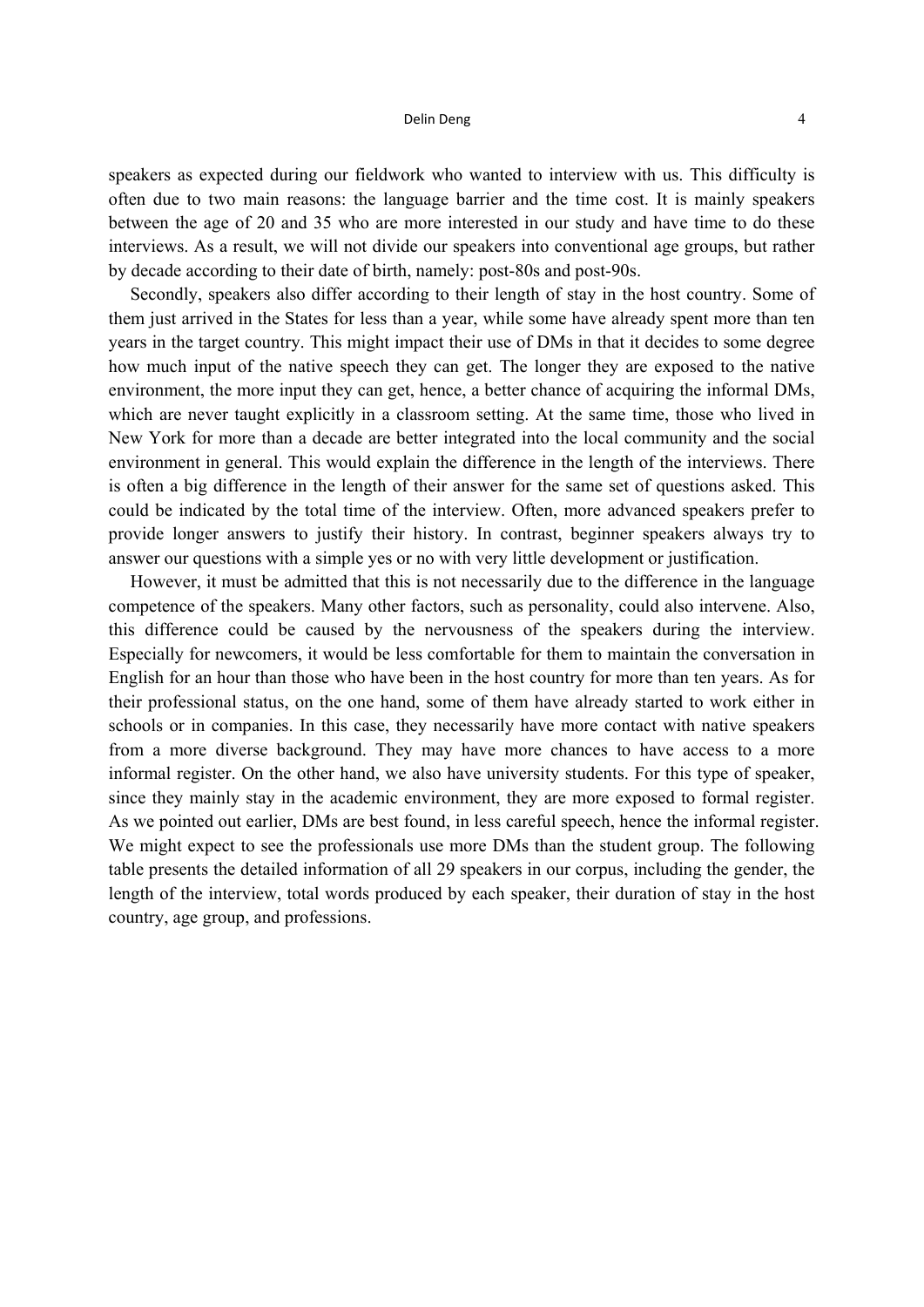| Participant<br>(Initials) | Gender         | Interview<br>Length  | Total<br>words<br>produced | Duration<br>of stay | Age<br>Group | Profession  |
|---------------------------|----------------|----------------------|----------------------------|---------------------|--------------|-------------|
| <b>HWL</b>                | M              | 47 <sub>mn49s</sub>  | 4411                       | $7-9$               | post-80      | researcher  |
| LS                        | M              | 34mn45s              | 3085                       | $4 - 6$             | post-80      | student     |
| $\overline{ZG}$           | $\overline{M}$ | $43$ mn $11s$        | 3940                       | $7 - 9$             | post-80      | employee    |
| <b>MF</b>                 | M              | 26mn26s              | 1335                       | $7 - 9$             | post-80      | employee    |
| $\overline{SL}$           | M              | 26mn19s              | 1477                       | $7 - 9$             | post-80      | researcher  |
| <b>WD</b>                 | M              | $31$ mn $55s$        | 2940                       | >10                 | post-80      | employee    |
| <b>FYL</b>                | $\overline{F}$ | 35mm35s              | 3091                       | $4 - 6$             | post-80      | teacher     |
| $\overline{ZJS}$          | $\overline{F}$ | 39mn53s              | 3685                       | >10                 | post-80      | employee    |
| $\overline{ZX}$           | $\overline{F}$ | 26mn35s              | 1788                       | $7 - 9$             | post-80      | student     |
| YJ                        | $\overline{F}$ | $31$ mn $12s$        | 2245                       | $7 - 9$             | post-80      | student     |
| $\overline{ZL}$           | $\overline{F}$ | $\overline{33mn58s}$ | 3030                       | >10                 | post-80      | free lancer |
| $\overline{\text{ZLL}}$   | $\overline{F}$ | 31mn22s              | 2735                       | $4 - 6$             | post-80      | teacher     |
| <b>YB</b>                 | $\overline{F}$ | 36mn43s              | 3076                       | $7-9$               | post-80      | student     |
| QY                        | $\rm F$        | 35mn44s              | 2983                       | $7-9$               | post-80      | housewife   |
| $\overline{S}$            | $\overline{F}$ | 24mn13s              | 1497                       | $7-9$               | post-80      | employee    |
| <b>WM</b>                 | $\rm F$        | 36mn33s              | 3407                       | $7-9$               | post-80      | intern      |
| <b>XJC</b>                | $\overline{F}$ | 25mn30s              | 1897                       | $4-6$               | post-80      | student     |
| <b>DYJ</b>                | $\overline{M}$ | $35$ mn $11s$        | 3282                       | $7-9$               | post-90      | student     |
| <b>MCL</b>                | M              | $33$ mn $10s$        | 2274                       | $4 - 6$             | post-90      | intern      |
| <b>WDF</b>                | M              | 30mn56s              | 1917                       | $1 - 3$             | post-90      | student     |
| <b>WHQ</b>                | M              | 25mn27s              | 2293                       | $7 - 9$             | post-90      | student     |
| <b>HQ</b>                 | $\overline{F}$ | $28$ mn $12s$        | 2503                       | $1 - 3$             | post-90      | student     |
| JP                        | $\overline{F}$ | 27mn22s              | 1776                       | $1-3$               | post-90      | employee    |
| <b>LLY</b>                | $\overline{F}$ | 45mn49s              | 5209                       | $7-9$               | post-90      | student     |
| <b>LJX</b>                | $\overline{F}$ | 28mn08s              | 1874                       | $4 - 6$             | post-90      | student     |
| $\overline{ZZ}$           | $\overline{F}$ | 34mn45s              | 3753                       | $4-6$               | post-90      | student     |
| $\overline{\text{SS}}$    | $\overline{F}$ | 34mn45s              | 3525                       | $1 - 3$             | post-90      | student     |
| <b>WSY</b>                | $\overline{F}$ | 31mn38s              | 2255                       | $4 - 6$             | post-90      | employee    |
| $\overline{ZJ}$           | M              | 47mn49s              | 3383                       | $7-9$               | post-80      | employee    |

Table 1. *Detailed information of 29 speakers in our corpus* 

# **Extralinguistic Factors**

We will first examine some traditional extralinguistic factors for extralinguistic factors, such as gender and the speaker's age. Since the speakers in our corpus do not differ much according to their social class, we do not look at the effect of social class on their DM employment. Next, we will also look at extralinguistic factors that are more relevant to non-native speakers: their social status, the length of stay in the States, the social network of speakers, and extracurricular contact with native speakers.

For the gender effect, we will examine the difference between women and men in their choice of DMs. We try to see if some DMs are associated with female speakers while others are associated with male speakers. For example, for native speakers, it is found that the French DM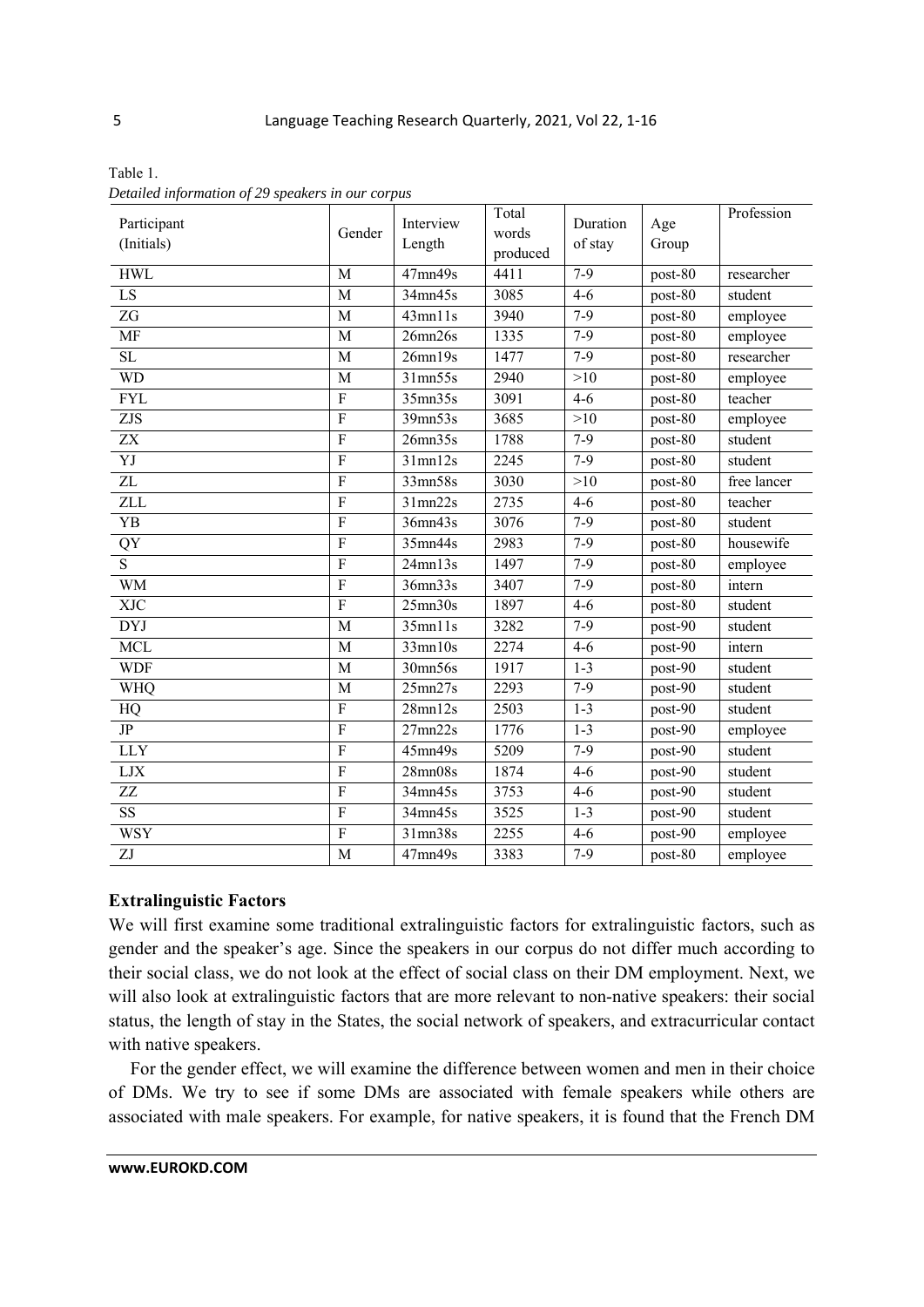#### $\blacksquare$  Delin Deng  $\blacksquare$   $\blacksquare$   $\blacksquare$   $\blacksquare$   $\blacksquare$   $\blacksquare$   $\blacksquare$   $\blacksquare$   $\blacksquare$   $\blacksquare$   $\blacksquare$   $\blacksquare$   $\blacksquare$   $\blacksquare$   $\blacksquare$   $\blacksquare$   $\blacksquare$   $\blacksquare$   $\blacksquare$   $\blacksquare$   $\blacksquare$   $\blacksquare$   $\blacksquare$   $\blacksquare$   $\blacksquare$   $\blacksquare$   $\blacksquare$   $\blacksquare$   $\blacksquare$

*quoi* is associated with young male speakers. (Beeching, 2007) For our Chinese speakers, we also want to test whether the same remains true. As for the age of speakers, we do not classify them according to the traditional age groups in other sociolinguistic studies, which generally distinguish three age groups: young speakers, middle-aged speakers, and older speakers. Since our speakers are all between 22 and 36, all of whom will be grouped as young speakers traditionally, we have divided them into two main groups: post-80 and post-90, according to the decade they were born. Then, as for the social network, we divided them into two groups: those with an open social network and those with a restricted social network. An open social network indicates that the speaker has regular contact with native speakers out of class, while a restricted social network indicates that speakers prefer to stay with their Chinese friends and do not have much/at all personal contact with native speakers after class. For the open social network, we have two cases: they have many native friends, go out a lot with them, or are married to a native speaker. These two types of social networks decide access to the informal registry used more between friends and outside the classroom/after work. Our hypothesis on this factor is that those with an open network use DMs more than those with a restricted social network.

Regarding the professional status, we mainly distinguish between two statutes: students and professionals. Because different occupational status provides them different access to the informal register of spoken English and the informal register favours the use of DMs, this could also influence their use of DMs. As for the length of stay: 1-3 years, 4-6 years, 7-9 years, and more than ten years. As has been seen in many other studies, the length of stay abroad would positively affect the acquisition of a second language since they have more exposure to the authentic use of that language in an authentic environment. Here, we are trying to see if this will be a significant factor in acquiring DMs. Regarding the extracurricular contact with native speakers, based on their self-reported responses, we can establish three main groups on the frequency of contact: rare, occasional, and frequent. Since DMs are not explicitly taught inside the classroom, extracurricular contact with native speakers would, according to our hypothesis, be an essential and primary means for the acquisition of DMs. Therefore, we could expect a difference between these three groups.

#### **Statistical Analysis**

To examine the statistical significance of each extralinguistic factor proposed above, we mainly employ two methods: unpaired t-test (Snedecor & Cochran, 1989) and one-way ANOVA (Field, 2007). In both methods, we look for the p-value, which indicates whether the tested factor is statistically significant between groups. The p-value is usually between 0 and 1. The smaller the p-value, the more substantial the evidence that one should reject the null hypothesis (denoted as H0) is, noting that a null hypothesis proposes no association among groups. For the tested factor to be statistically significant, the p-value should be less than 0.05 (typically  $\leq$  0.05).

On the one hand, the unpaired t-test mainly compares the averages/means of two independent or unrelated groups. There are two possible hypotheses in the unpaired t-test: the null hypothesis  $(H<sub>0</sub>)$  and the alternative hypothesis (denoted as  $H<sub>1</sub>$ ).  $H<sub>1</sub>$  typically states a significant difference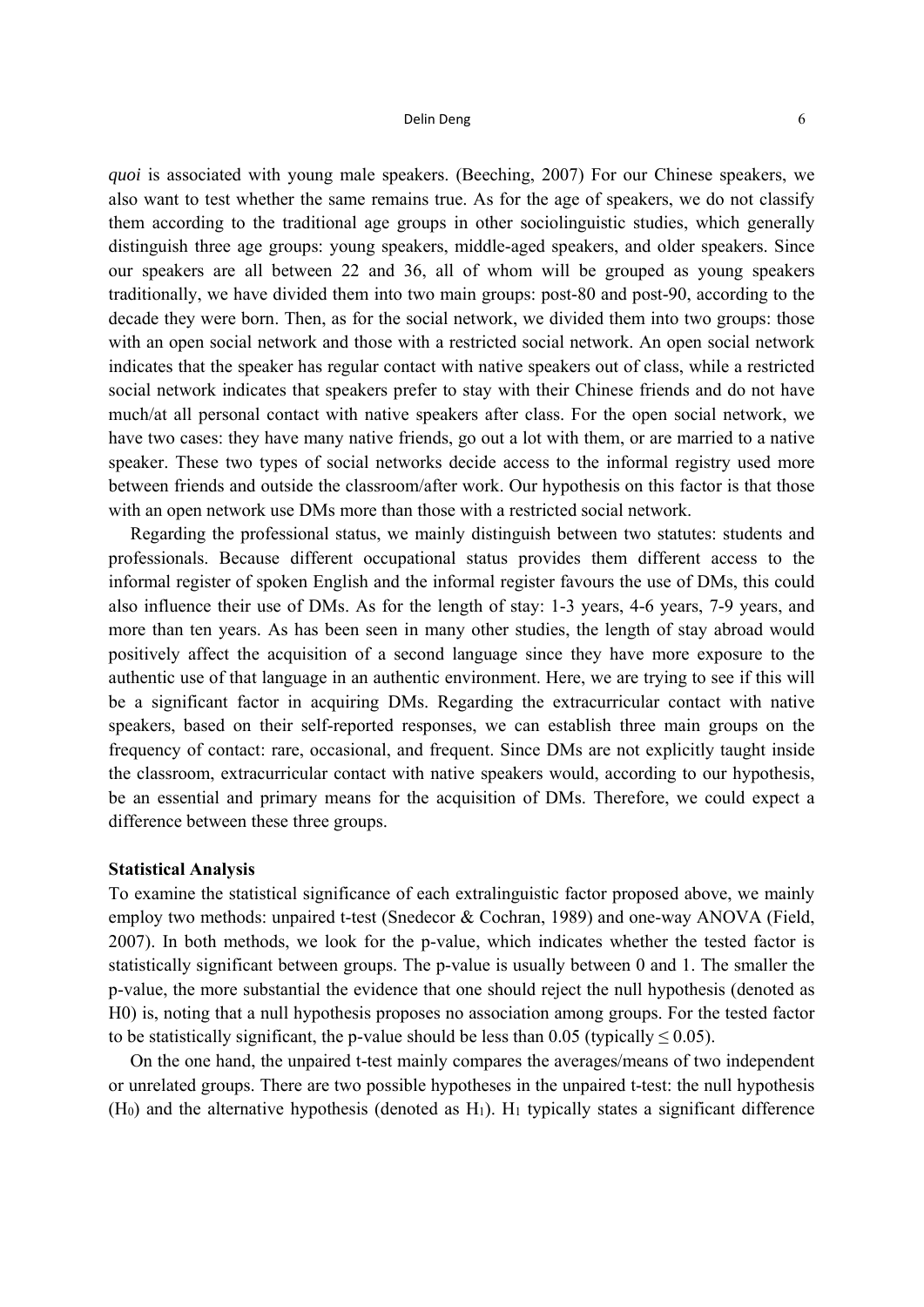between the two population means and that this difference is unlikely to be caused by sampling error or chance.

On the other hand, the one-way ANOVA is used to determine whether there are any statistically significant differences between the means of three or more independent or unrelated groups. Like the t-test, one-way ANOVA also tests the null hypothesis. However, the one-way ANOVA is an omnibus test statistic and cannot tell us which specific groups are statistically significantly different from each other, only that at least two groups are. Therefore, to determine which specific groups differ, we need to run a post hoc test when the ANOVA test indicates significant results.

As for the statistical report format, the result of the t-test is reported as:

 $t_{statistic}$  (df) = t-value, p=p-value

The result of one-way ANOVA is reported as:

 $f_{statistic}$  (dfbetween, dfwithin) =  $f_{ratio}$ , p=p-value

# **Results**

## **General Tendency**

In general, we can distinguish between two types of DMs: the formal DMs and the informal DMs. The formal DMs are the ones that could be used in both spoken and written contexts, such as *for example*, *especially*, *fortunately*, etc., while informal DMs are those that are only used in spoken context when used as DMs, such as *like*, *you know*, *just*, etc. After a careful data cleaning of our corpus, we identified 72 English DMs most used by our non-native speakers. The following table presents the forms, total occurrences in our corpus, and occurrences per 1000 words.

Table 2.

*Frequency of 72 English DMs used by non-native speakers in our corpus* 

| No. | Forms     | Total<br>Occurrences | Occ./1000<br>words | No. | Forms            | Total<br>Occurrences | Occ/1000<br>words |
|-----|-----------|----------------------|--------------------|-----|------------------|----------------------|-------------------|
|     | and       | 1600                 | 19.8349            | 37  | all the time     | 13                   | 0.1612            |
| 2   | like      | 1578                 | 19.5621            | 38  | currently        | 12                   | 0.1488            |
| 3   | SO.       | 1477                 | 18.3101            | 39  | generally        | 9                    | 0.1116            |
| 4   | yeah      | 1035                 | 12.8307            | 40  | directly         | 8                    | 0.0992            |
| 5   | but       | 882                  | 10.9340            | 41  | eventually       | 8                    | 0.0992            |
| 6   | just      | 696                  | 8.6282             | 42  | in general       | 8                    | 0.0992            |
|     | I think   | 571                  | 7.0786             | 43  | seldom           | 7                    | 0.0868            |
| 8   | because   | 405                  | 5.0207             | 44  | similar to       | 6                    | 0.0744            |
| 9   | you know  | 399                  | 4.9463             | 45  | in the future    | 6                    | 0.0744            |
| 10  | kind of   | 299                  | 3.7066             | 46  | at the same time | 6                    | 0.0744            |
| 11  | <b>If</b> | 291                  | 3.6075             | 47  | eitheror         | 6                    | 0.0744            |
| 12  | Yes       | 277                  | 3.4339             | 48  | finally          | 6                    | 0.0744            |
| 13  | then      | 217                  | 2.6901             | 49  | sort of          | 5                    | 0.0620            |
| 14  | also      | 204                  | 2.5289             | 50  | you see          | 5                    | 0.0620            |
| 15  | I mean    | 196                  | 2.4298             | 51  | otherwise        |                      | 0.0620            |
| 16  | as        | 195                  | 2.4174             | 52  | at the beginning | 5                    | 0.0620            |
| 17  | oh        | 190                  | 2.3554             | 53  | despite          | 5                    | 0.0620            |
| 18  | maybe     | 185                  | 2.2934             | 54  | as well as       | 4                    | 0.0496            |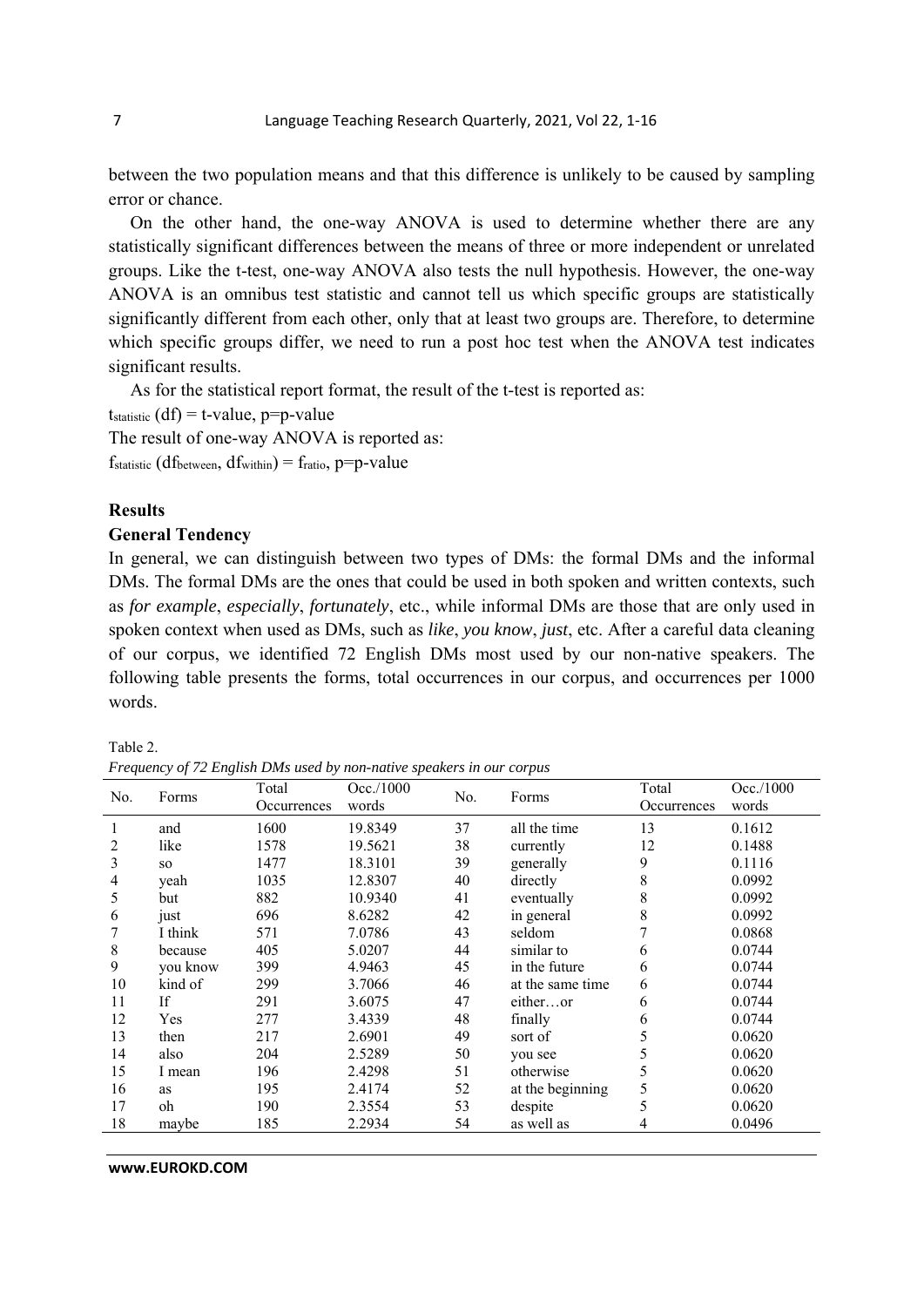| 19 | right        | 181 | 2.2438 | 55 | fortunately   | $\overline{4}$ | 0.0496 |
|----|--------------|-----|--------|----|---------------|----------------|--------|
| 20 | actually     | 165 | 2.0455 | 56 | however       | 4              | 0.0496 |
| 21 | I don't know | 143 | 1.7727 | 57 | initially     | 4              | 0.0496 |
| 22 | still        | 143 | 1.7727 | 58 | such as       | 3              | 0.0372 |
| 23 | ok           | 139 | 1.7232 | 59 | similarly     | 3              | 0.0372 |
| 24 | after        | 112 | 1.3884 | 60 | at the end    | 3              | 0.0372 |
| 25 | I guess      | 110 | 1.3636 | 61 | instead       | 3              | 0.0372 |
| 26 | well         | 104 | 1.2893 | 62 | yet           | $\overline{c}$ | 0.0248 |
| 27 | cuz          | 98  | 1.2149 | 63 | same as       | 2              | 0.0248 |
| 28 | before       | 78  | 0.9670 | 64 | naturally     | 2              | 0.0248 |
| 29 | never        | 77  | 0.9546 | 65 | more and more | 2              | 0.0248 |
| 30 | especially   | 44  | 0.5455 | 66 | due to        | 2              | 0.0248 |
| 31 | again        | 39  | 0.4835 | 67 | in addition   | 2              | 0.0248 |
| 32 | for example  | 38  | 0.4711 | 68 | after all     |                | 0.0124 |
| 33 | since        | 33  | 0.4091 | 69 | anyway        |                | 0.0124 |
| 34 | besides      | 28  | 0.3471 | 70 | indeed        |                | 0.0124 |
| 35 | during       | 28  | 0.3471 | 71 | in fact       |                | 0.0124 |
| 36 | of course    | 23  | 0.2851 | 72 | in the end    |                | 0.0124 |

As shown in the table above, the speakers in our corpus use some informal markers whose use as DMs are relatively recent among native speakers, such as *like, just, you know, kind of,* with a high frequency in their oral production. If the use of formal DMs can be learned in the language class, the mastery of informal DMs does require some extracurricular contact with native speakers outside the class. Such a high frequency of informal DMs in their speech suggests that these speakers might be well integrated linguistically. However, it is worth pointing out that among these 72 DMs, only less than a third of them are relatively frequent compared to the other two-thirds if we look at the total occurrences of each form. This suggests that the variety of DMs mastered by non-native speakers is still restrained. Very often, they would rely on several available forms and might overgeneralise the use of those forms. However, till this point, we cannot provide any conclusive evidence for overgeneralisation. It is imperative to collect further data from native speakers to make the comparison. For the current work, we will only focus on the social impact of DMs' use by our non-native speakers.

# **Gender**

Gender is one of the traditional extralinguistic factors in sociolinguistic studies. As proposed by Labov (2001), women differ significantly from men in their language use. He indicates that "women conform more closely than men to sociolinguistic norms that are overtly prescribed but conform less than men when they are not" (Labov, 2001: 293). This is referred to as the gender paradox. At the same time, the gender factor is proven to be statistically significant for the use of many DMs in native speech. This means that some DMs are used more by male speakers than by female speakers and vice versa. The following table presents five DMs among the total 72 DMs with a P value of less than 0.05: *like, then, since, generally* and *initially*, meaning for which the gender factor is statistically significant.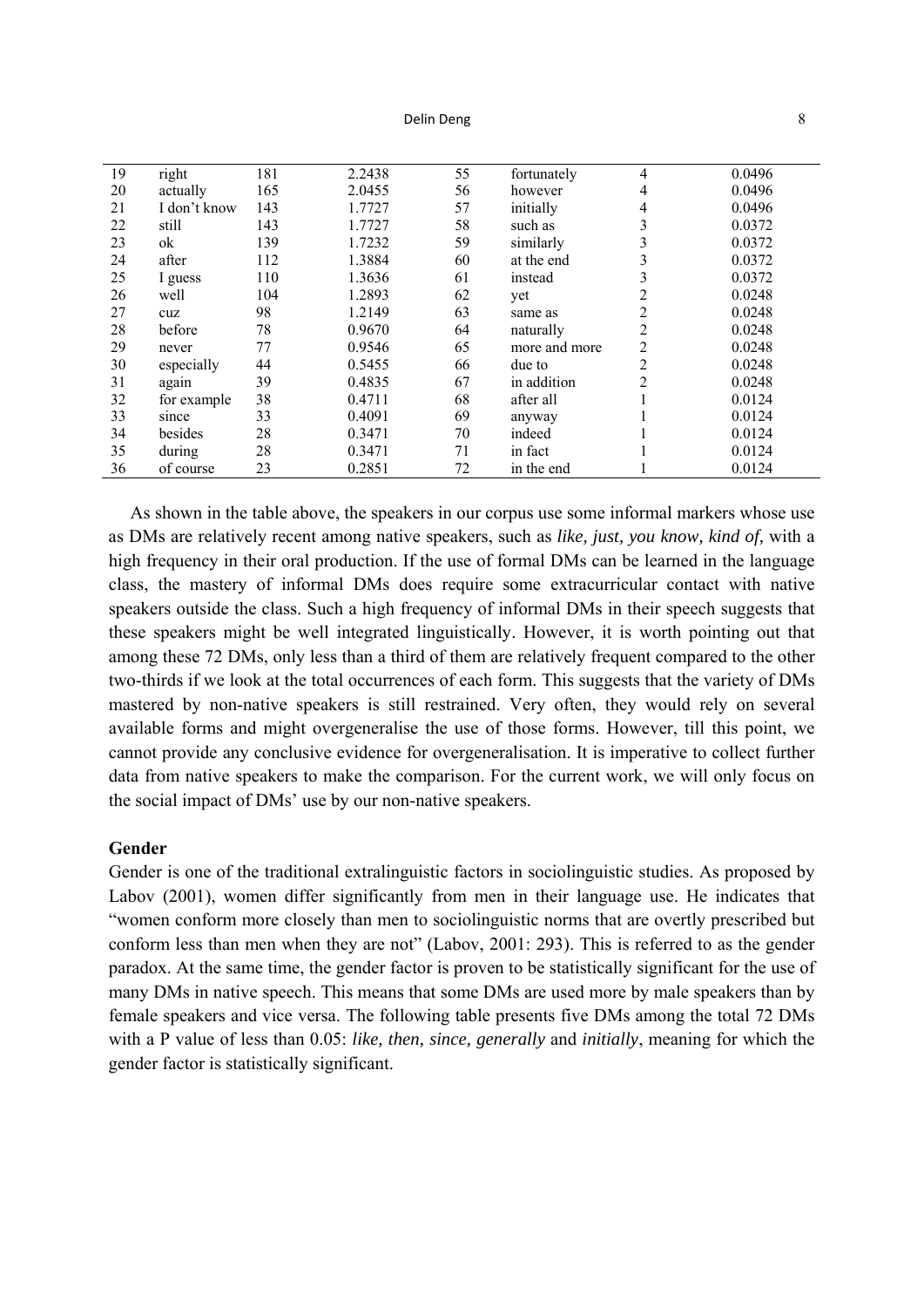| Table 3.      |     |          |          |          |           |           |
|---------------|-----|----------|----------|----------|-----------|-----------|
| Gender effect |     |          |          |          |           |           |
|               | No. | like     | then     | since    | generally | initially |
| F             | 18  | 1940     | 301      | 53       |           |           |
| М             |     | 773      | 67       |          | 13        |           |
| Total         | 29  | 2713     | 368      | 59       | 15        |           |
|               |     | 0.042271 | 0.033912 | 0.017192 | 0.01241   | 0.033662  |

As shown in the table above, *like, then,* and *since* are more used by female speakers, while *generally* and *initially* are more associated with male speakers. With our earlier classification, it should be pointed out that only the *like* is the informal DM because this marker only appears orally when used as DM.

The use of *like* as a DM is relatively recent in native speech. It is well documented that this employment is spreading rapidly in urban centres throughout the English-speaking world. (See, for example, Dailey-O'Cain, 2000; Tagliamonte, 2005; D'Arcy, 2005; Cheshire et al., 2005). Andersen (2001) showed that the use of this DM is widespread, especially among pre-teens. However, Miller and Weinert (1995) suggested that learning this DM by native speakers is not done until 10. This statement is also corroborated by other researchers such as Levey (2006). For our non-native speakers, according to table 2, *like* is the second most frequently used DM on our list with a frequency of 19.5621 occurrences per 1000 words. Since our speakers are all aged between 22 to 36, representing a young generation, even though they are no longer pre-teens or adolescents, the relatively young age of our speakers still partially explains a large number of occurrences of *like* in our corpus.

In addition, Levey (2006) reported a distributional difference between women and men regarding the use of *like*, which is also confirmed by Croucher (2004): *like* is more associated with female native speakers. According to table 2, the difference between these two gender groups remains valid for our non-native speakers. Non-native female speakers use more *like* as a DM than male speakers. The first question arises here: How could we explain this difference between men and women?

Labov (2001) observed that women often take the initiative to use new language forms compared to men. Since the appearance of *like* used as a DM began in the 1980s (see, for example, Schourup, 1985; Underhill, 1988; Andersen, 1998, 2001; Smith & Jucker, 1998; Dailey‐ O'Cain, 2000; Fuller, 2003), it is not surprising to see women using more DM *like* than men. As a result, it could be said that non-native speakers behave linguistically similarly to native speakers concerning the use of new linguistic forms even if the forms are newly emerging in the target language.

The second question that one may ask here is: why non-native speakers behave in the same way as native speakers? For this question, we might say that since the gender paradox proposed by Labov is universal, it does not make the distinction between native and non-native speakers. As non-native speakers are also language users, they only differ from native speakers in their linguistic competence. It is natural to see that when it comes to newly emerging forms, they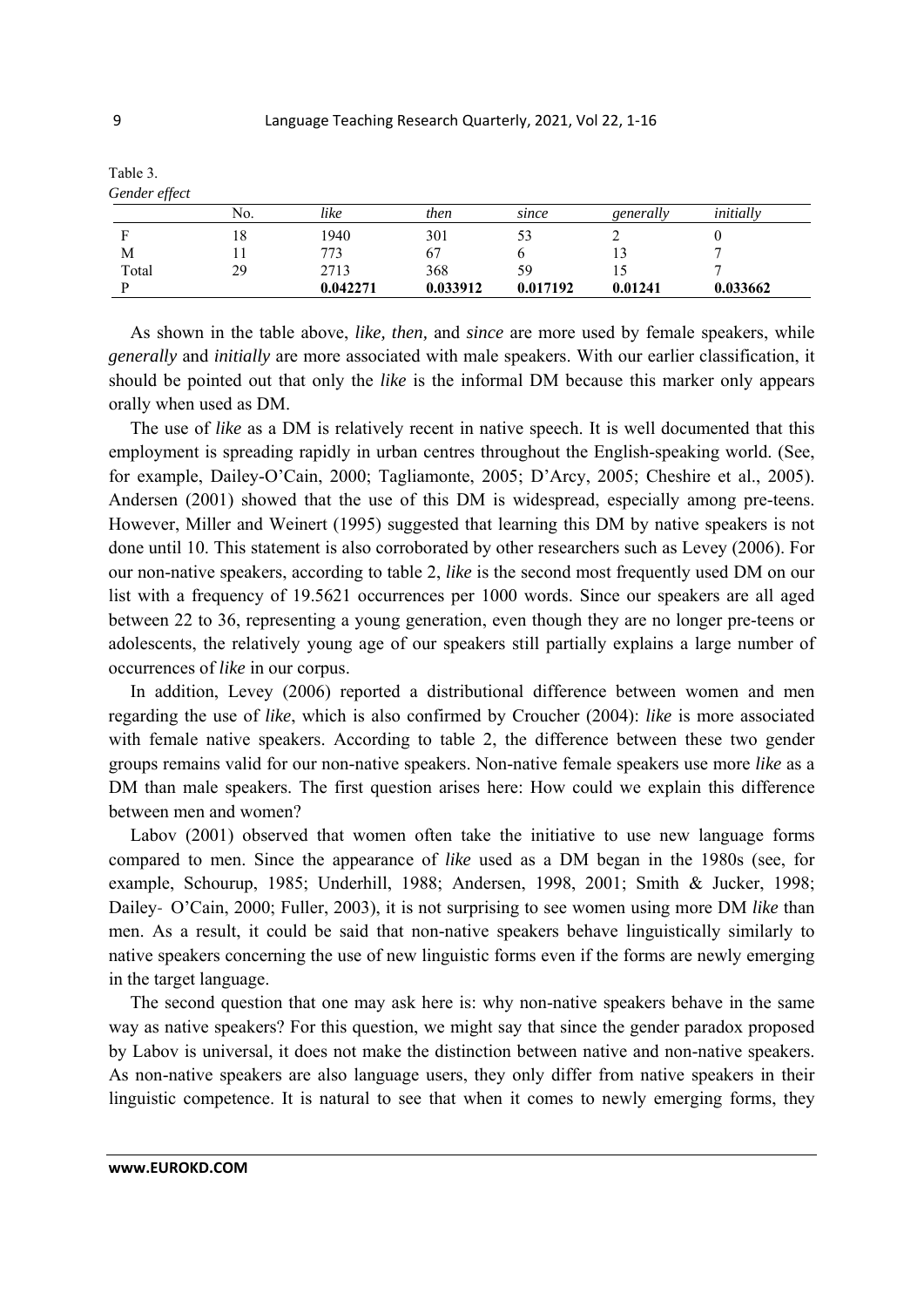#### $\Delta$  Delin Deng  $\Delta$  10

behave the same as native speakers since the gender paradox is not about proficiency but the behaviour of language users in general.

However, it would be interesting to argue if there is any L1 transfer impact on the DM *like*. In other words, do we have an equivalent form of *like* in Chinese that is frequently used as DM? According to Liu (2009), the equivalent of *like* is not among the top ten most used Chinese DMs. The fact that *like* is the second most used by non-native speakers here is less probable to be the consequence of the L1 transfer.

## **Age**

As shown in Table 4, the four DMs for which the age factor is statistically significant are: *still, never, currently,* and *otherwise.*

Table 4.

*Age effect* 

|       | No. | still    | never    | currently    | <i>otherwise</i> |  |
|-------|-----|----------|----------|--------------|------------------|--|
| 80s   | 10  | 192      | 118      | 20           |                  |  |
| 90s   |     | 60       | "        |              |                  |  |
| Total | 29  | 252      | 139      | $\sim$<br>∠∠ |                  |  |
|       |     | 0.023183 | 0.005029 | 0.024437     | 0.044425         |  |

Our result suggests that post-80 and post-90 do not differ significantly in their use of the aforementioned informal DMs but only in the use of certain formal DMs. It is shown that post-80s use more *still, never* and *currently,* while post-90s use more *otherwise.* However, we must admit that none of these four markers have abundant occurrences in our corpus.

However, this might partly be because the age difference between the two groups is not significant enough to see the inter-group difference for this factor. Hence, our future data collection must include middle-aged and older speakers to verify the impact of the age factor.

#### **Social Networks**

Concerning the social networks, table 5 indicates that this factor is statistically significant to six DMs: *and, so, just, then, in the future,* and *yes.*

| Effect of social network |     |          |         |          |          |                      |          |
|--------------------------|-----|----------|---------|----------|----------|----------------------|----------|
|                          | No. | and      | so      | 1ust     | then     | <i>in the future</i> | ves      |
| Open                     |     | 2045     | 1724    | 869      | 300      |                      | 206      |
| Restrained               |     | 752      | 912     | 369      | 68       | 12                   | 289      |
| Total                    | 29  | 2797     | 2636    | 1238     | 368      |                      | 495      |
|                          |     | 0.000236 | 0.03981 | 0.020169 | 0.017405 | 0.002349             | 0.018044 |

| Table 5.                 |
|--------------------------|
| Effect of social network |

According to our list, *and* is the most used DM by our non-native speakers, with a frequency of 19.8349 occurrences per 1000 words. What surprises us is that the group with an open network uses much more *and* than the other group. This could mean that those who have an open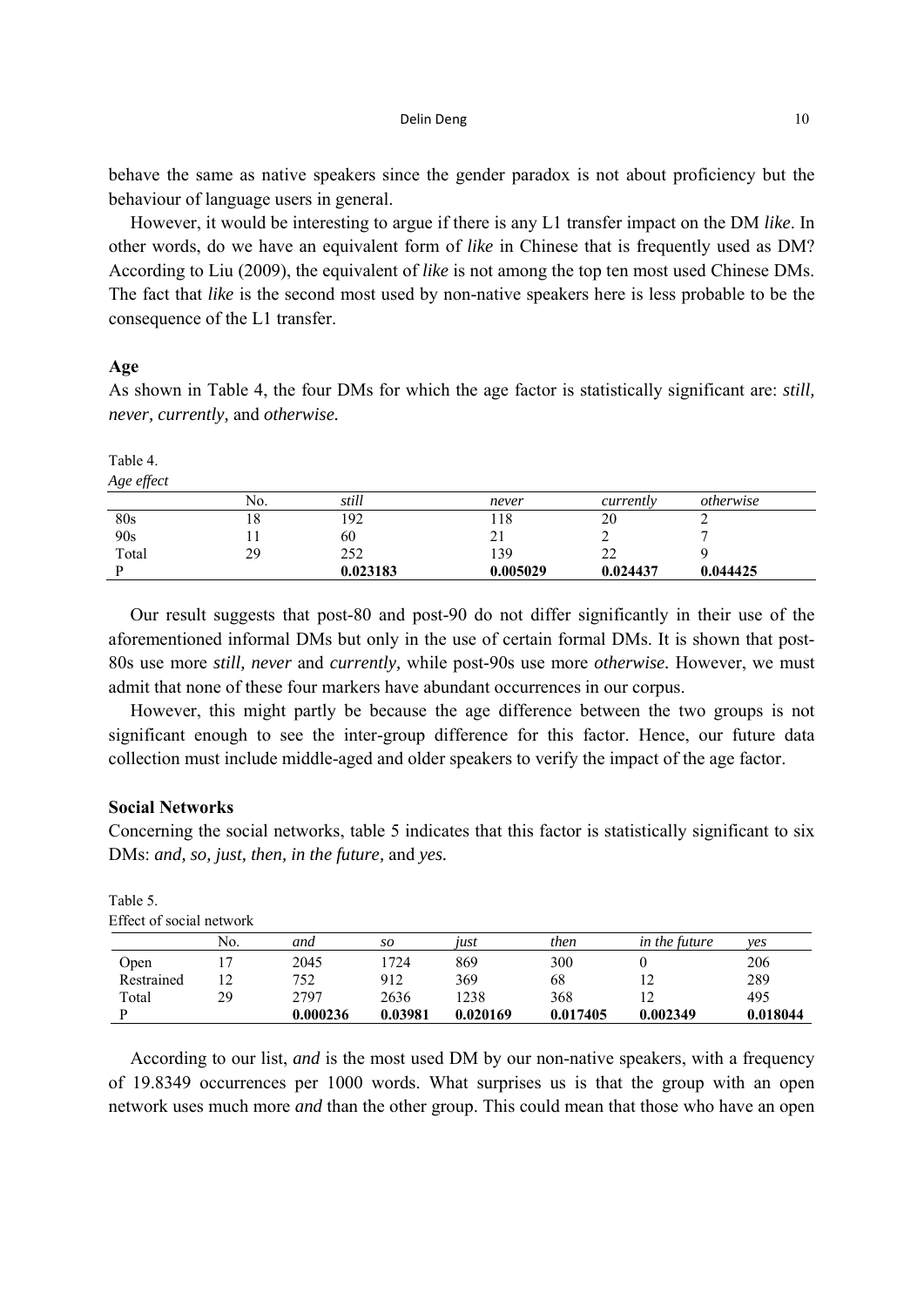social network and interact more with native speakers pay more attention to ensure the fluidity of their speech and consequently add more *and* to connect different sentences.

The DM *so* also deserves a discussion here. It is documented in other research that the DM *so* is considered one of the most popular DM by native English speakers. Bolden (2008) indicated that *so* is often used to initiate a conversation that plays a transient role between conversational topics. Bolden (2009) believes that the DM *so* is a resource to establish discursive coherence and, perhaps more fundamentally, to accomplish understanding. According to Tagliamonte (2005), the DM *so* is a marker associated more with the younger generation. Given the age range of our speakers, this may explain the excessive use of this marker in general. In addition, with an open social network, speakers have more contact with young native speakers of the same age group.

As for the DM *just*, according to Tagliamonte (2005), it is also a DM whose use is more associated with young speakers. It seems that young people are unanimously innovators. (See, for example, (Andersen, 1997, 1998, 2001; Buchstaller, 2001; Erman, 2001; Siegel, 2002) Its widespread presence in our corpus suggests a linguistic behaviour of non-native speakers similar to that of the native speakers.

It is worth noting that the DM *then* is one DM for which both the gender factor and the social network factor all seem to be significant for its use. It seems that social factors play an essential role in the use of this marker. This remains to be confirmed later with other social factors.

As for *yes,* it is the group with a restrained social network that uses it more often than the other group; one may ask if it is due to L1 transfer. Its Chinese equivalent *dui* is considered to be one of the most used DMs by Chinese native speakers. (Liu, 2009) The high frequency of this DM in the speech of the restrained group suggests the possibility of L1 transfer. Since for native speakers of English, it is rather its variant *yeah* that is used as DM.

## **Social Status**

For social status, we distinguish between two groups: students and professionals. This factor is proven to be statistically significant for seven DMs: *still, never, for example, during, of course, otherwise*, and *at the beginning.*

Table 6. Effect of social status

| No. | still    | never    | for example | during   | of course | <i>otherwise</i> | at the beginning |
|-----|----------|----------|-------------|----------|-----------|------------------|------------------|
|     | 10       |          |             | I b      |           |                  |                  |
|     | 142      |          | 42          | 32       | 28        |                  |                  |
| 29  | 252      | 39       |             | 48       |           |                  |                  |
|     | 0.018402 | 0.009872 | 0.011955    | 0.037803 | 0.017902  | 0.04066          | 0.04066          |
|     |          |          |             |          |           |                  |                  |

These seven discursive markers all fall into the category of formal DMs. Only *otherwise* and at *the beginning* markers are more used by the student group, while the other five are more used by professionals. It seems that professional life in general favours the use of more forms of DMs since interpersonal contact with native speakers is inevitable for professionals, whether in an academic environment or other areas of work.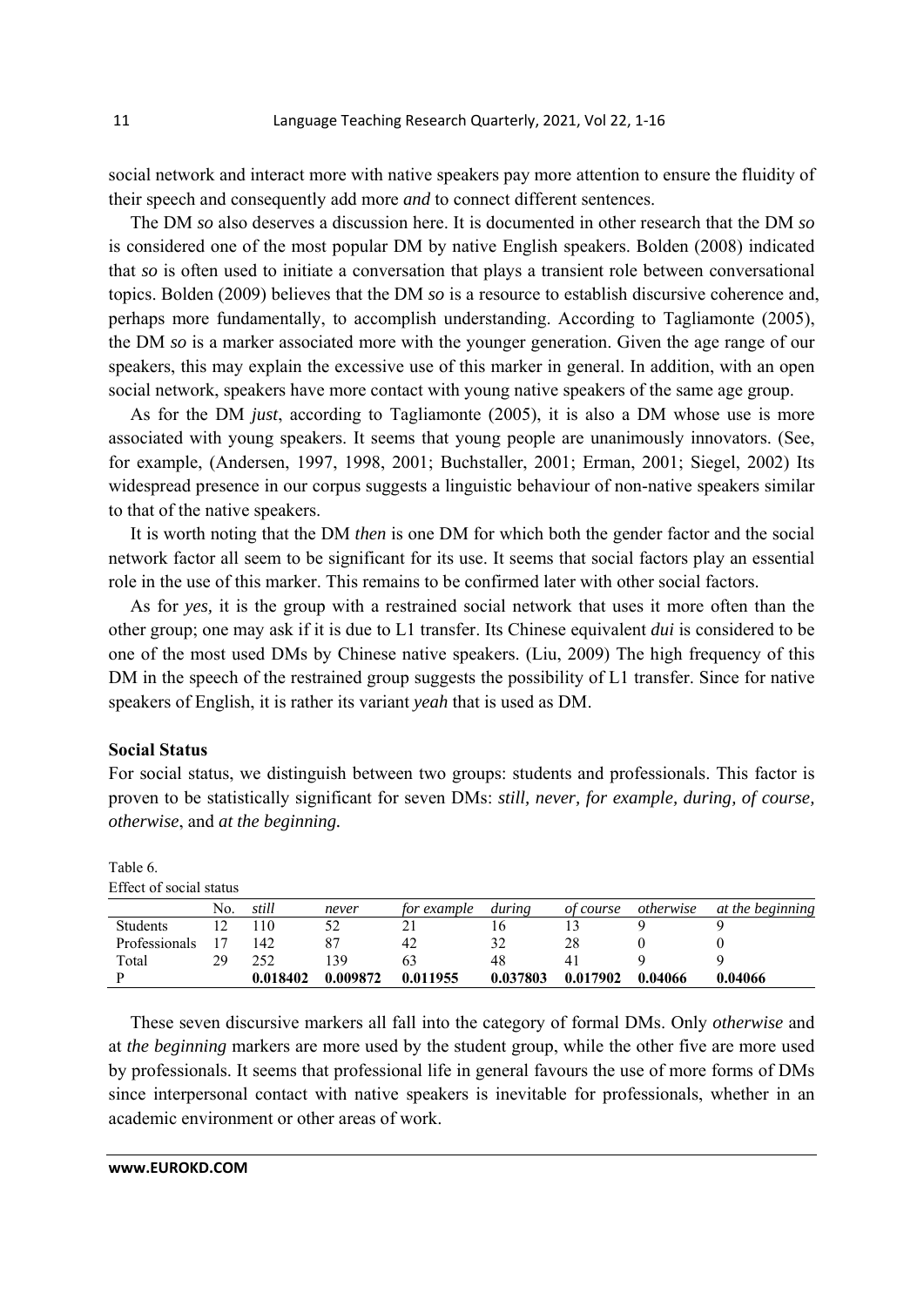#### **Delin Deng 12**

However, the results do not suggest a difference between the two groups regarding the informal DMs. In fact, even if professionals use more forms of DMs to ensure discursive fluidity, the professional situation would require some formality of their speech and, therefore, disadvantages of excessive use of overly informal DMs in their daily conversation with native speakers at work. The same is true for students. The academic environment restricts the use of overly informal DMs, at least in classes. If students only have contact with native speakers in the classroom, learning informal DMs would be challenging to accomplish. From this point of view, other factors would play a more critical role than professional status, at least in the use of informal DMs.

#### **Duration of Stay**

As for the duration of stay in the host country, we divided our speakers into four groups based on the number of years they spent in the States. Table 7 shows that this factor is statistically significant only for four DMs: *then, during, eventually*, and *in the end.* 

|       | No. | then     | during    | eventually | in the end |
|-------|-----|----------|-----------|------------|------------|
| 1-3   |     | 23       |           |            |            |
| 4-6   |     | 84       | 13        |            |            |
| $7-9$ | 14  | 149      | 12        |            |            |
| $10+$ |     | 112      | 23        |            |            |
| Total | 29  | 368      | 48        |            |            |
|       |     | 0.018955 | $-.00001$ | 0.002094   | 0.024024   |

Table 7. *Effect of duration of stay* 

On the one hand, it must be admitted that the factor of the length of stay in the host country is not as significant as expected. Its influence on the DMs most used by our speakers is not statistically significant. The four markers to which this factor is significant do not have many occurrences in our corpus. Therefore, it seems that the length of stays does not so much influence learning DMs in the host country. On the other hand, it should be pointed out that the longer we stay in the host country for all four forms, the more we use these DMs. Especially for the group who stayed in the target country for over 10 years, we found the use of all four forms, while the newcomer group only use *then*. This suggests that a longer duration of stay in the host country facilitates the use of a more extensive range of DMs. In other words, the newcomers often rely on a small subset of forms, while those who spent more extended time in the target community usually have a good command of a much more extensive range of available forms.

## **Extracurricular Contact with Native Speakers**

Many researchers confirm that extracurricular activity promotes the learning of discursive markers. (Sankoff et al., 1997) Based on the self-reported response of our non-native speakers during the interview, we established three groups of extracurricular contact with native speakers outside the classroom: those who have almost no contact with native speakers after class/out of work, those who have occasional contact, and those who have frequent contact with the native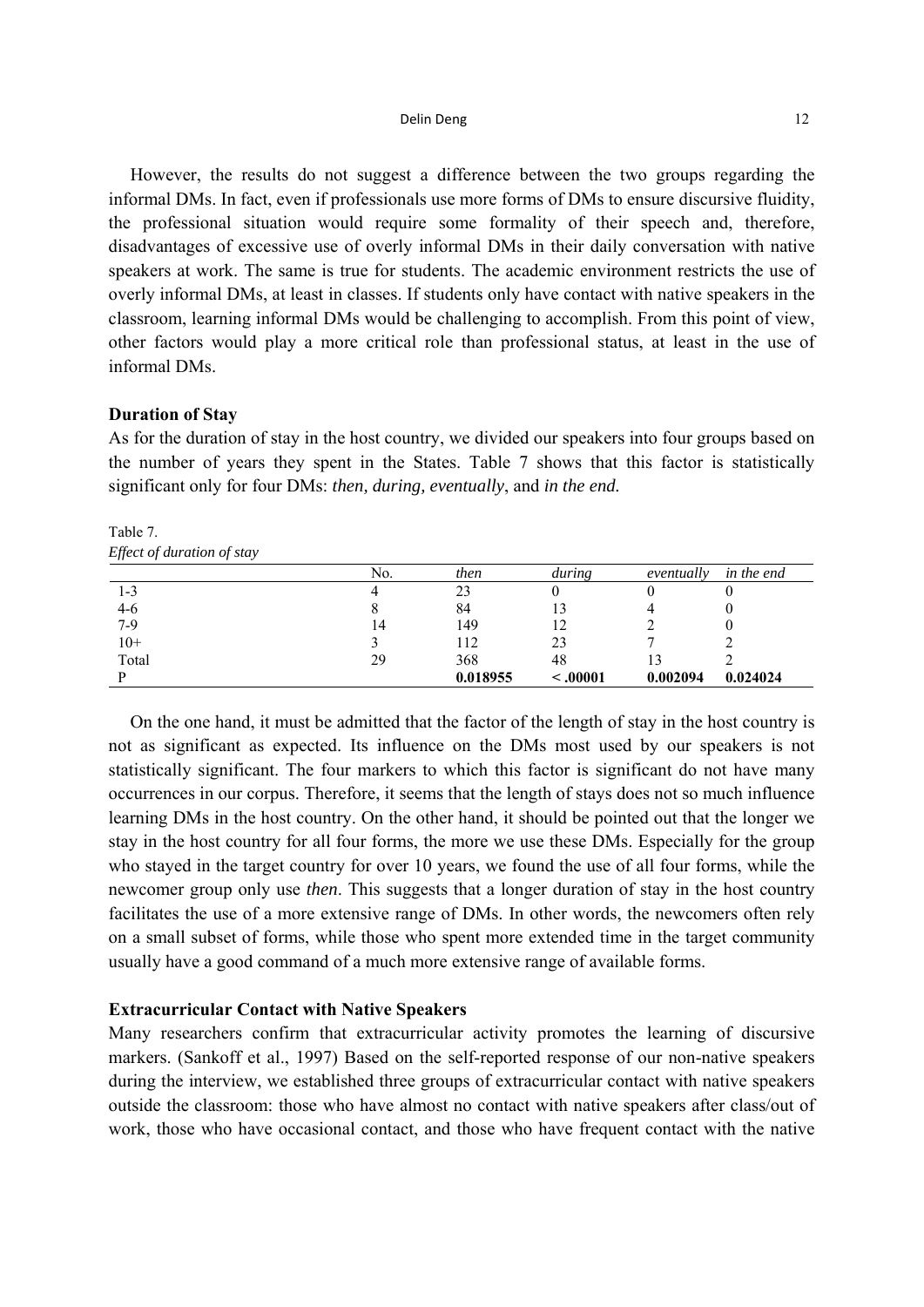|            | No. | and      | tust     | ves      | then     |
|------------|-----|----------|----------|----------|----------|
| Rare       |     | 489      | 289      | 206      | 33       |
| Occasional |     | 688      | 211      | 126      | 61       |
| Frequent   | 13  | 1620     | 738      | 163      | 274      |
| Total      | 29  | 2797     | 1238     | 495      | 368      |
|            |     | 0.010023 | 0.010117 | 0.042682 | 0.021226 |

speakers. The statistical result shows that this factor is not as significant as expected. However, the result is still interesting and therefore worth a discussion. Table 8.

| --------- |                                   |  |
|-----------|-----------------------------------|--|
|           | Effect of extracurricular contact |  |

First, Table 8 shows three different patterns of learning concerning these four DMs. For *and,* the more frequent the extracurricular contact with native speakers, the more one uses this marker. This is also consistent with what is found in the social network factor. Second, for *just,* we see a "U-shaped development". That is, *just* is most used by the group with frequent contact with native speakers, followed by the group who have rare contact with native speakers. The group who have occasional contact with native speakers use this DM the least. This could be interpreted by an L1 transfer at the beginning. Then, with a little more contact, this influence of L1 transfer decreases, shown by a sharp decrease in the use of this DM. Finally, excessive contact with native speakers allows the speakers to approach the native pattern with a new increase of use. As for *yes,* its use also corresponds to what was found earlier in the social network factor and therefore corroborates our hypothesis of a possible L1 transfer. What makes it different from the use of *just* is that *just* is used frequently by native speakers, especially the younger generation, while native speakers do not use *yes* as a DM. This explains why excessive extracurricular contact does not lead to an increase in the frequency of this DM. Finally, regarding the DM *then,* it is similar to the DM *and:* the more frequent the extracurricular contact is, the more it is used. Frequent extracurricular contact facilitates its use. What is interesting about this DM is that it appears that most extralinguistic factors are proven statistically significant for the use of this marker. The influence of social factors seems extremely big on the use of this DM among non-native speakers.

# **Conclusion**

By exploring the data collected with 29 Chinese speakers of English in the States, the current study, on the one hand, provided a complete list of 72 English discourse markers most used by non-native speakers in our corpus; on the other hand, it investigated the impact of some social factors most relevant to non-native speakers.

The statistical results showed that the social factors do have an impact on the use of DMs by non-native speakers. In general, the non-native speakers demonstrate a similar pattern concerning the newly emerged DMs, such as *like* when it comes to the difference between male speakers and female speakers. The age factor does not seem to be very influential, given the relatively homogeneous age of our speakers. The duration of stay in the target country is not necessarily correlated with more use of informal DMs, but it does allow speakers to master a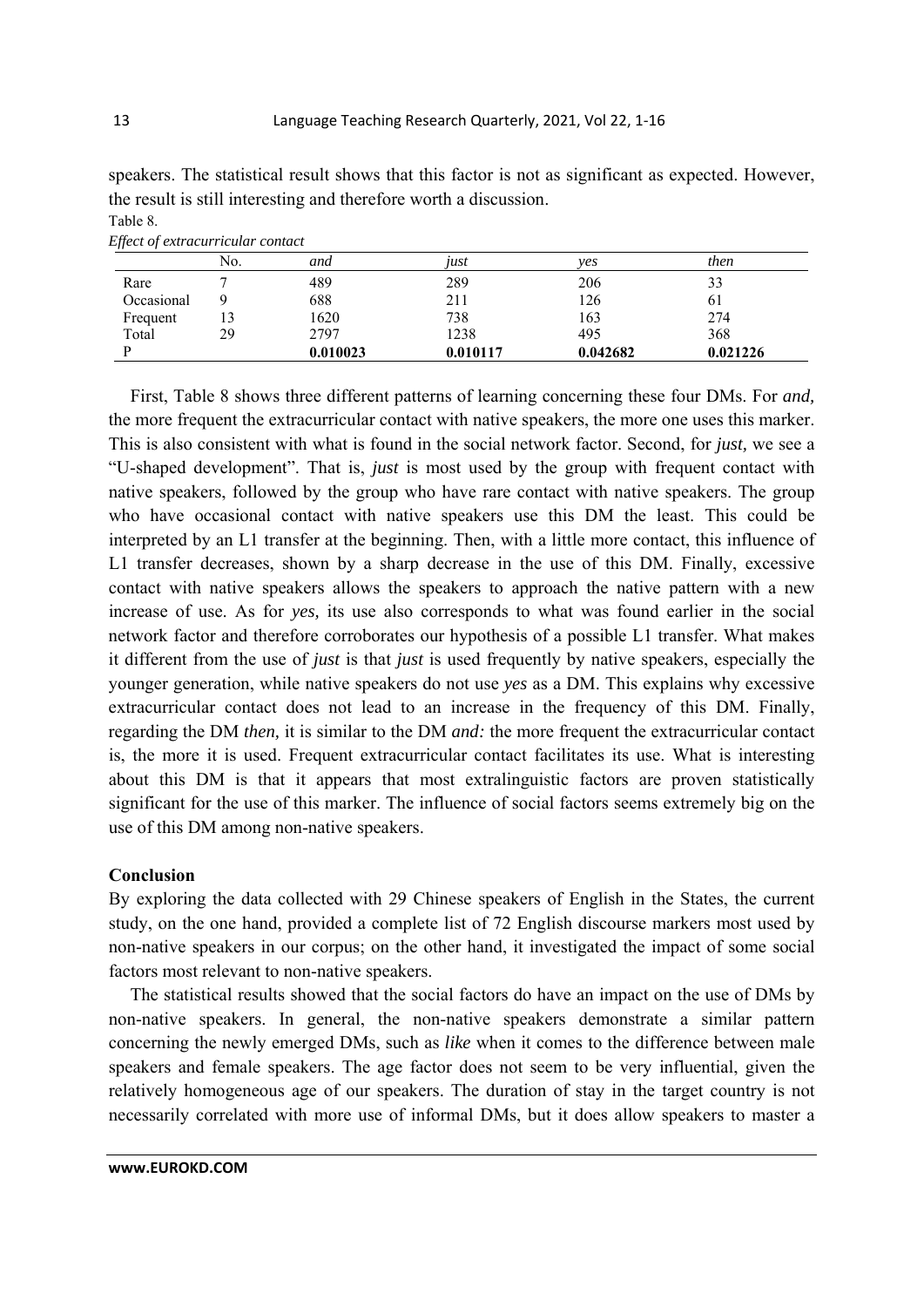wider variety of forms. Lastly, the extracurricular contact with native speakers does facilitate a native-like pattern. The L1 transfer is found the most common in the newcomers with little extracurricular contact with native speakers outside the classroom.

For the future study on the same community, it would be interesting to include more middleaged and older speakers to observe if there is any age effect on the use of DMs. At the same time, it is necessary to interview speakers from a more diverse social background, such as workers, employees, etc., to see how social-economic status could impact the use of DMs in non-native speech. Lastly, it would also be ideal for conducting a longitudinal study on the same group of speakers to trace the change of the use of DMs over the lifespan.

#### **References**

- Andersen, G. (1997). They like wanna see like how we talk and all that: the use of like as a discourse marker in London teenage speech. Dans M. Ljung, *Corpus-based Studies in English: Papers from the 17th International Conference on English Language Research on Computerized Corpora*, 37-48. Amsterdam: Rodopi.
- Andersen, G. (1998). The pragmatic marker like from a relevance-theoretic perspective. *Pragmatics and beyond new series*, 147-170.
- Andersen, G. (2001). *Pragmatic markers and sociolinguistic variation: A relevance-theoretic approach to the language of adolescents* (Vol. 84). John Benjamins Publishing.
- Andersen, H. (2007). Marqueurs discursifs propositionnels. *Langue française,* 154(2), 13-28.
- Beeching, K. (2002). *Gender, Politeness and Pragmatic Particles in French.* Amsterdam/Philadelphia: John Benjamins Publishing Company.
- Beeching, K. (2007). La co-variation des marqueurs discursifs bon, c'est-à-dire, enfin, hein, quand même, quoi et si vous voulez: une question d'identité? *Langue Française,* 2, 78-93.
- Blakemore, D. (1987). *Semantic constraints on relevance.* Oxford: Blackwell.
- Blakemore, D. (1996). Are apposition markers discourse markers? *Journal of linguistics,* 32(2), 325-347.
- Blakemore, D. (2001). Discourse and relevance theory. *The handbook of discourse analysis*, 100-118.
- Boersma, P., & Weenink, D. (2018). *Praat: doing phonetics by computer* [Computer program]. Version 6.0. 37. Retrieved February, 3, 2018.
- Bolden, G. B. (2008). "So what's up?": Using the discourse marker so to launch conversational business. *Research on Language and Social Interaction,* 41(3), 302-337.
- Bolden, G. B. (2009). Implementing incipient actions: The discourse marker 'so' in English conversation. *Journal of Pragmatics,* 41(5), 974-998.
- Buchstaller, I. (2001). An alternative view of like: its grammaticalisation in conversational American English and beyond. *Edinburgh Working Papers in Applied Linguistics,* 11, 21-41.
- Cheshire, J., Kerswill, P., & Williams, A. (2005). Phonology, grammar, and discourse in dialect convergence. *Dialect Change: Convergence and Divergence in European Languages*, 135-167.
- Croucher, S. M. (2004). Like, you know, what I'm saying: A study of discourse marker frequency in extemporaneous and impromptu speaking. *National Forensic Journal,* 22(2), 38-47.
- Dailey‐ O'Cain, J. (2000). The sociolinguistic distribution of and attitudes toward focuser *like* and quotative *like*. *Journal of Sociolinguistics, 4*(1), 60-80.
- D'Arcy, A. (2005). *Like: Syntax and Development* (Doctoral dissertation, University of Toronto).
- Dostie, G. (2004). *Pragmaticalisation et marqueurs discursifs: Analyse sémantique et traitement lexicographique.* Louvain-la-Neuve, Belgique : De Boeck Supérieur.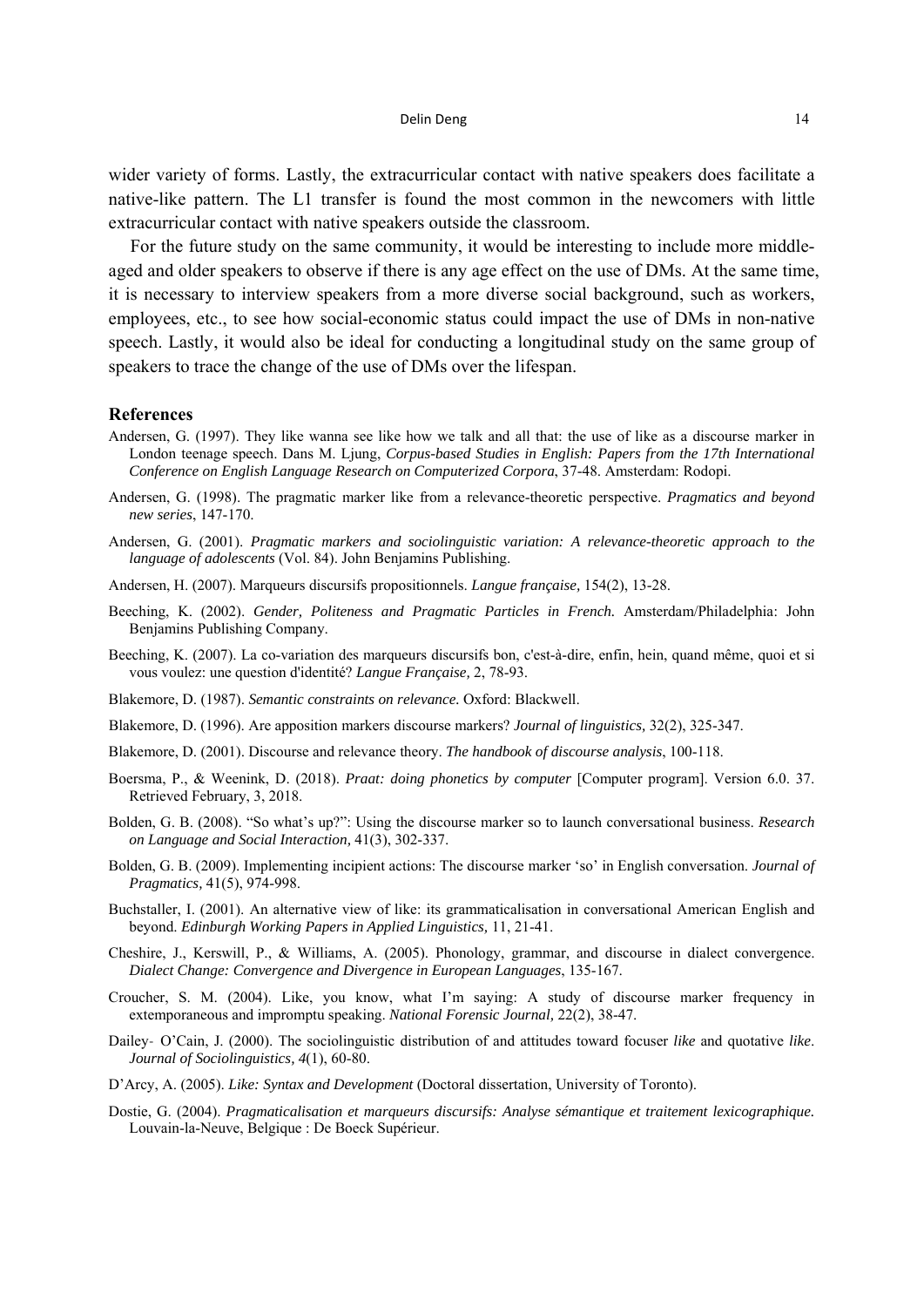- Erman, B. (2001). Pragmatic markers revisited with a focus on you know in adult and adolescent talk. *Journal of Pragmatics,* 33(9), 1337-1359.
- Fernandez, M. J. (1994). *Les particules énonciatives dans la construction du discours.* Presses Universitaires de France-PUF.
- Field, A. (2007). Analysis of variance (anova). In N. J. Salkind (Ed.), *Encyclopedia of measurement and statistics* (Vol. 1, pp. 33-35). SAGE Publications, Inc.
- Fraser, B. (1988). Types of English discourse markers. *Acta Linguistica Hungarica,* 38(1-4), 19-33.
- Fraser, B. (1996). Pragmatic markers. *Pragmatics,* 6(2), 167-190.
- Fraser, B. (1998). Contrastive discourse markers in English. *Pragmatics and Beyond New Series*, 301-326.
- Fraser, B. (1999). What are discourse markers? *Journal of pragmatics,* 31(7), 931-952.
- Fuller, J. M. (2003). Use of the discourse marker like in interviews. *Journal of sociolinguistics, 7*(3), 365-377.
- Hansen, M. B. (1998). *The function of discourse particles: A study with special reference to spoken standard French*, 53. John Benjamins Publishing.
- Hobbs, J. R. (1985). *On the coherence and structure of discourse*.
- Huang, L. F. (2011). *Discourse markers in spoken English: A corpus study of native speakers and Chinese nonnative speakers* (Doctoral dissertation, University of Birmingham).
- Jucker, A. H., & Ziv, Y. (1998). *Discourse markers: Descriptions and theory*, 57. John Benjamins Publishing.
- Knott, A., & Dale, R. (1994). Using linguistic phenomena to motivate a set of coherence relations. *Discourse processes,* 18(1), 35-62.
- Labov, W., & Fanshel, D. (1977). *Therapeutic discourse: Psychotherapy as conversation.* Academic Press.
- Labov, W. (2001). *Principles of linguistic change.* Vol. 2: Social Factors (vol. 29). Language in Society, Oxford & Malden, MA.
- Levinson, S. C. (1983). Pragmatics Text. *Cambridge Textbooks in Linguistics. Cambridge University Press*, 420.
- Levey, S. (2006). The sociolinguistic distribution of discourse marker like in preadolescent speech. *Multilingua Journal of Cross-Cultural and Interlanguage Communication, 25*(4), 413-441.
- Liu, B. & Xiao, E. (2009). Chinese discourse markers in oral speech of mainland Mandarin speakers. *In Proceedings of the 21st North American conference on Chinese linguistics (NACCL-21), 2*, 358-374.
- Mann, W. C., & Thompson, S. A. (1988). Rhetorical structure theory: Toward a functional theory of text organisation. *Text,* 8(3), 243-281.
- Maschler, Y., & Schiffrin, D. (2015). Discourse markers: Language, meaning, and context. *The handbook of discourse analysis*, 1, 189-221.
- Miller, J., & Weinert, R. (1995). The function of LIKE in dialogue. *Journal of Pragmatics, 23*(4), 365-393.
- Müller, S. (2005). *Discourse markers in native and non-native English discourse*. John Benjamins Publishing.
- Redeker, G. (1990). Ideational and pragmatic markers of discourse structure. *Journal of pragmatics,* 14(3), 367-381.
- Redeker, G. (1991). Linguistic markers of discourse structure. *Linguistics,* 29(6), 1139-1172.
- Sankoff, G., Thibault, P., Nagy, N., Blondeau, H., Fonollosa, M. O., & Gagnon, L. (1997). Variation in the use of discourse markers in a language contact situation. *Language Variation and Change, 9*(2), 191-217.
- Schiffrin, D. (1987). *Discourse markers*. Cambridge: Cambridge University Press.
- Schourup, L. C. (1985). *Common discourse particles in English conversation* (1st ed.). Routledge.
- Siegel, M. E. (2002). Like: The discourse particle and semantics. *Journal of Semantics,* 19(1), 35-71.